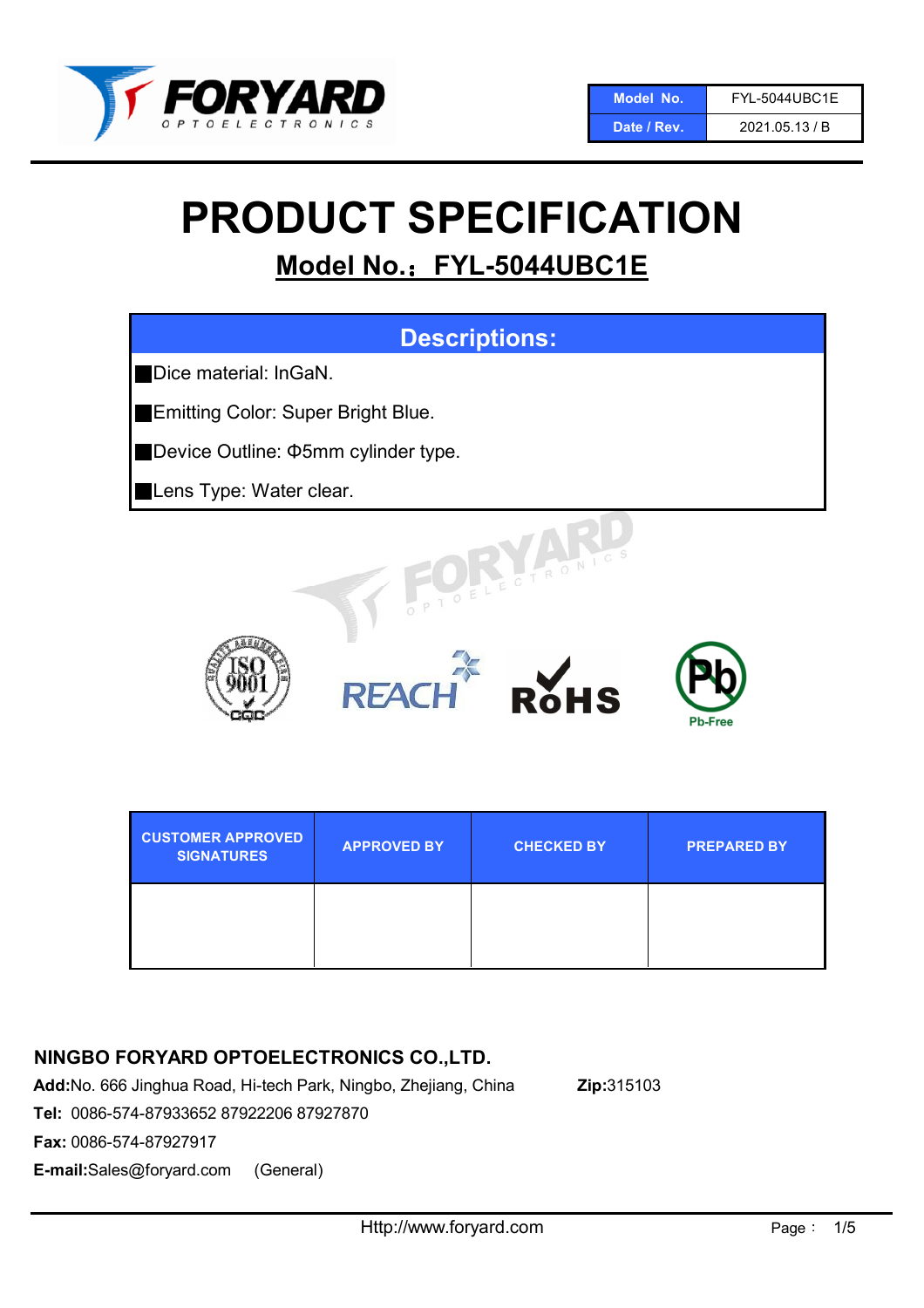

| Model No.   | <b>FYL-5044UBC1E</b> |
|-------------|----------------------|
| Date / Rev. | 2021.05.13 / B       |

#### ■ Features

- 1.Low power consumption.
- 2.High efficiency.
- 3.General purpose leads.
- 4.High intensity.
- 5.RoHs compliant.
- Package configuration



#### Notes:

- 1. All dimensions are millimeters (inches)
- 2. Tolerance is ±0.25mm(.010") unless otherwise noted.
- 3. The specifications, characteristics and technical data described in the datasheet are subject to change without prior notice.
- 4.The drawing is different from the actual one, please refer to the sample.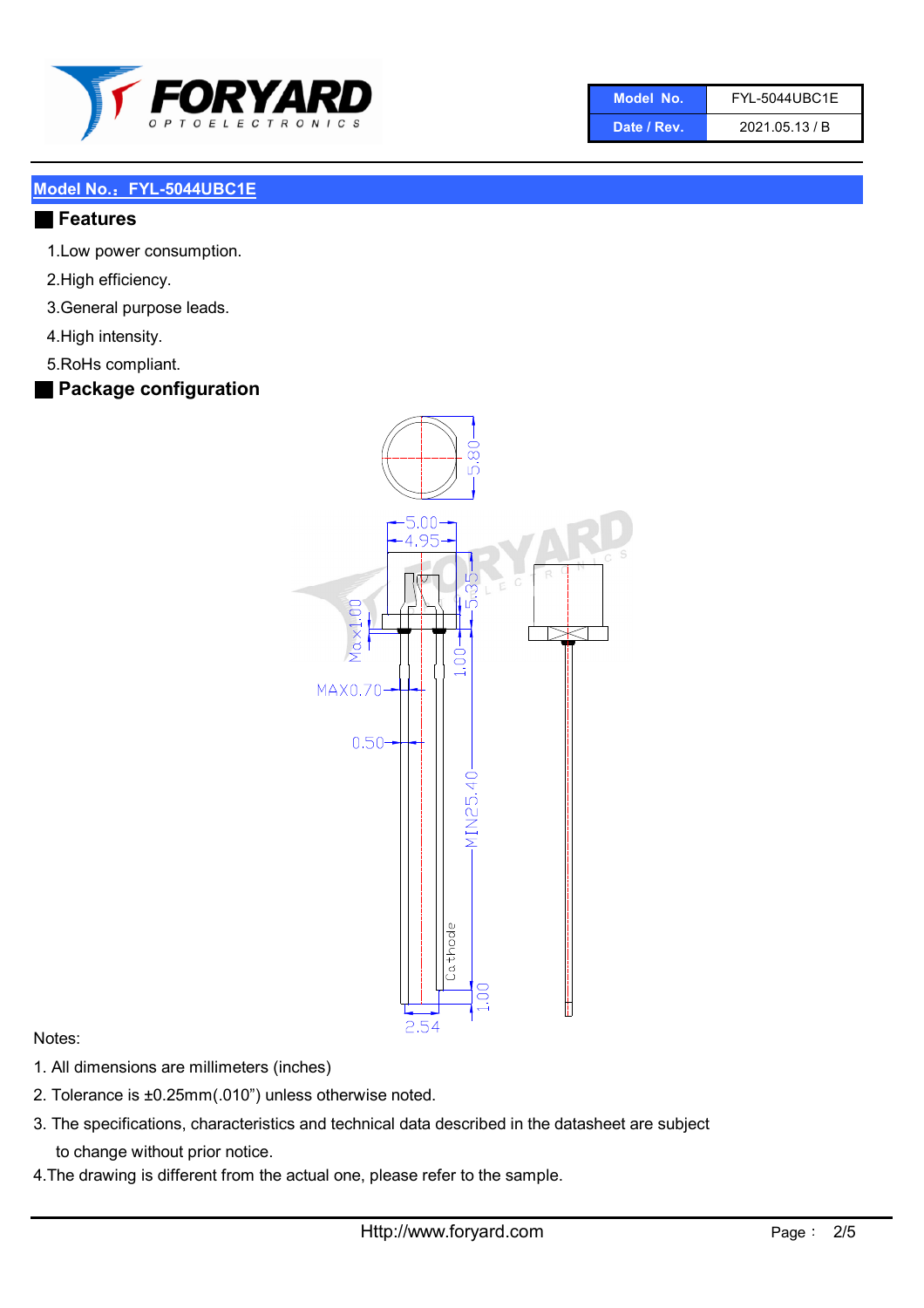

| Model No.   | <b>FYL-5044UBC1E</b> |
|-------------|----------------------|
| Date / Rev. | 2021.05.13 / B       |

## ■ Absolute Maximun Ratings(Ta=25°C)

| Parameter                                                 | MAX.               | Unit                                 |
|-----------------------------------------------------------|--------------------|--------------------------------------|
| Power Dissipation                                         | 100                | mW                                   |
| Peak Forward Current (1/10 Duty Cycle, 0.1ms Pulse Width) | 100                | mA                                   |
| Continuous Forward Current                                | 30                 | mA                                   |
| Derating Linear From 50°C                                 | 0.4                | $mA$ <sup><math>\circ</math></sup> C |
| Reverse Voltage                                           | 5                  | v                                    |
| <b>Operating Temperature Range</b>                        |                    | $-40^{\circ}$ C to $+85^{\circ}$ C   |
| Storage Temperature Range                                 | -40°C to +100°C.   |                                      |
| Lead Soldering Temperature[4mm(.157") From Body]          | 260℃ for 5 Seconds |                                      |

#### ■ Typical Electrical &Optical Charcteristics(Ta=25°C)

| Parameter                       | Symbol                  | Min.  | Typ.       | Max.                                  | <b>Unit</b> | <b>Test Condition</b> |
|---------------------------------|-------------------------|-------|------------|---------------------------------------|-------------|-----------------------|
| Luminous Intensity              | I <sub>V</sub>          | 350   | 700        | 1380                                  | mcd         |                       |
| <b>Viewing Angle</b>            | $2\theta_{1/2}$         |       | $75^\circ$ |                                       | Deg         |                       |
| <b>Peak Emission Wavelength</b> | λp                      | ---   | 470        | $- -$                                 | nm          | $IF = 20mA$           |
| <b>Dominant Wavelength</b>      | λd                      | 461   | 467        | 473                                   | nm          |                       |
| <b>Spectral Line Half-Width</b> | $\triangle \lambda$     | $---$ | 30         | $\hspace{0.05cm}$ – $\hspace{0.05cm}$ | nm          |                       |
| <b>Forward Voltage</b>          | $\mathsf{V}_\mathsf{F}$ | 2.6   | 3          | 3.4                                   | v           |                       |
| <b>Reverse Current</b>          | <sup>I</sup> R          | ---   |            | 10                                    | μA          | VR=5V                 |

#### Note:

1.Luminous Intensity is based on the Foryard standards.

#### 2.Pay attention about static for InGaN

#### ■Luminous Intensity Guide (Unit: mcd) @IF=20mA

| Code                    | N <sub>13</sub> | N14         | N <sub>15</sub> | N <sub>16</sub> |
|-------------------------|-----------------|-------------|-----------------|-----------------|
| Luminous Intensity(mcd) | $350 - 500$     | $500 - 700$ | 700~1000        | 1000~1380       |

Tolerance of measurement of luminous intensity is ±15%

#### ■Dominate Wavelength Guide (Unit: nm) @IF=20mA

| code                    | B <sub>3</sub> | B4      | B5      | B6      |
|-------------------------|----------------|---------|---------|---------|
| Dominate Wavelength(nm) | 461~464        | 464~467 | 467~470 | 470~473 |

Tolerance for each Dominate Wavelength bin is ±1nm

#### ■Forward Voltage Guide (Unit: V) @IF=20mA

| Code               | V6          | V <sub>7</sub> | V8          | V9          |
|--------------------|-------------|----------------|-------------|-------------|
| Forward Voltage(V) | $2.6 - 2.8$ | $2.8 - 3.0$    | $3.0 - 3.2$ | $3.2 - 3.4$ |

Tolerance of measurement of forward voltage is ±0.1V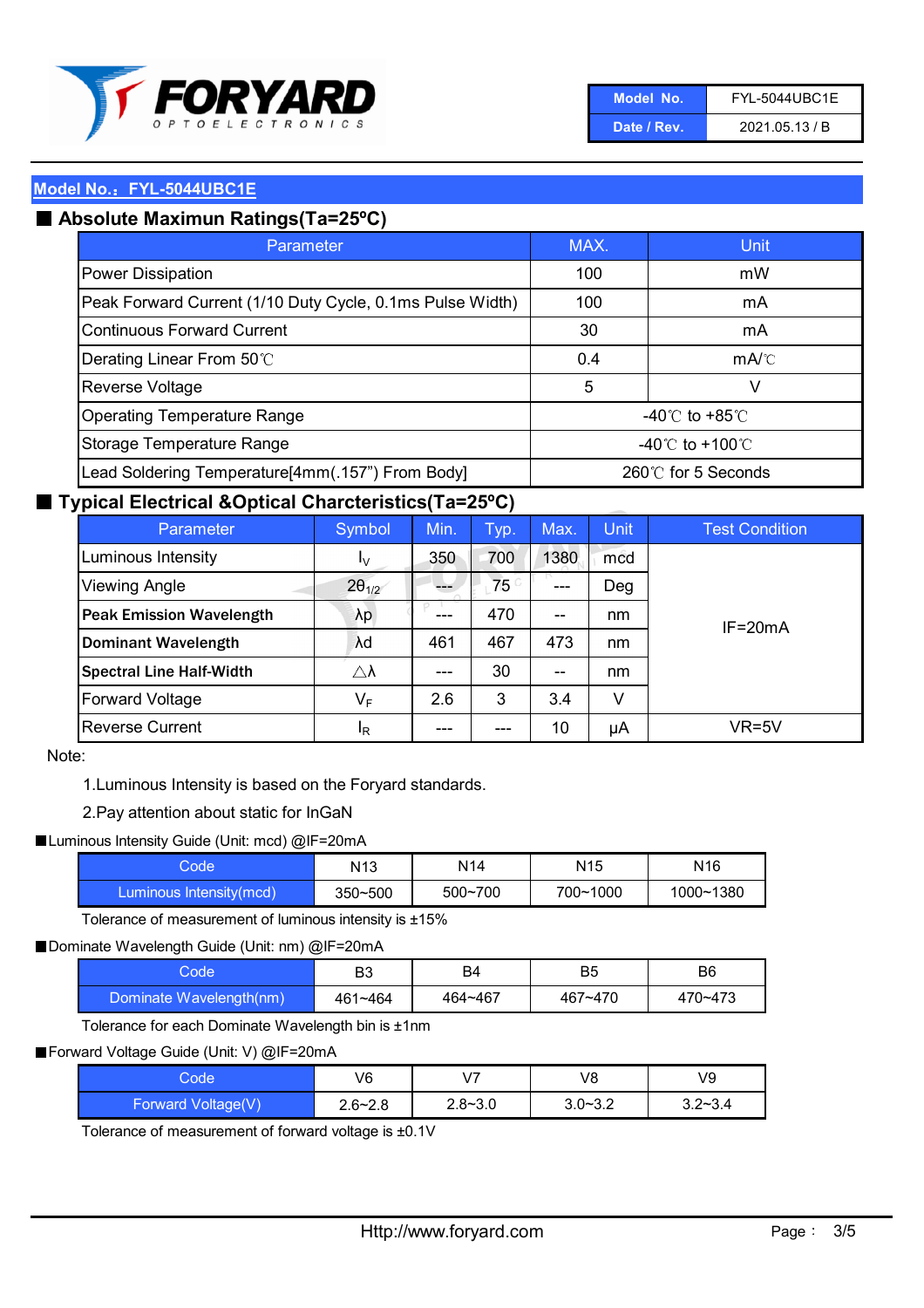

## ■ Typical Eletrical/Optical Characteristics Curves(Ta=25°C Unless Otherwise Noted)